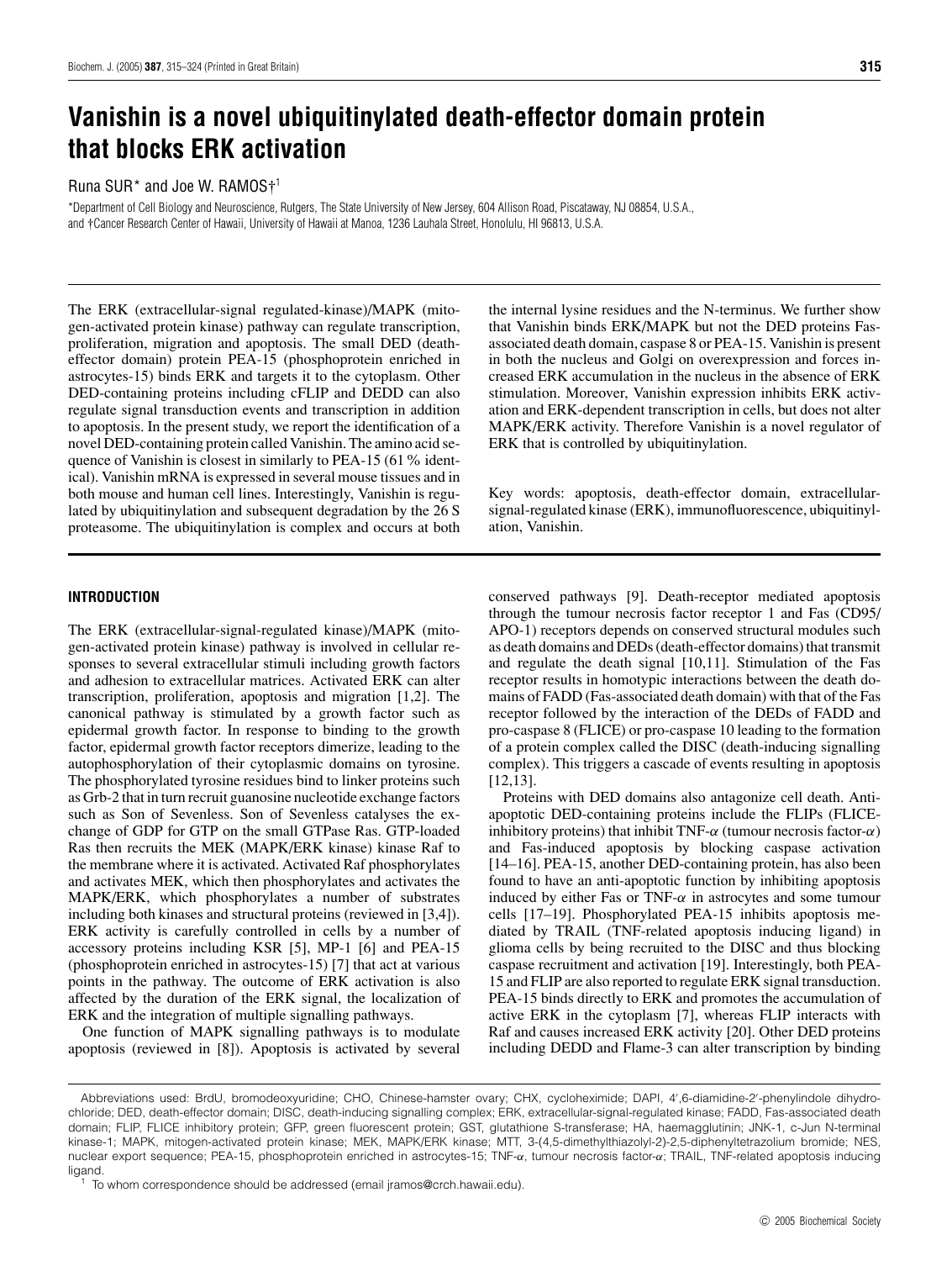directly to transcription factors in the nucleus [21,22]. Hence, in addition to apoptosis, DED-containing proteins can also regulate proliferation and transcription.

The steady-state expression levels of many proteins are regulated by ubiquitinylation. In most cases, ubiquitinylation of the target protein signals its degradation by the 26 S proteasome. Degradation of a protein by the ubiquitin–proteasome pathway involves two discrete and successive steps: (i) covalent attachment of multiple ubiquitin molecules to the protein substrate either with the  $\varepsilon$ -amino group of a protein lysine residue or in certain cases with the  $\alpha$ -amino group at the N-terminus of the target protein; and (ii) degradation of the tagged protein by the 26 S proteasome. The initial conjugation of ubiquitin to the substrate protein involves the sequential action of three classes of enzymes, known as the ubiquitin-activating enzyme E1, the ubiquitin-conjugating enzyme E2 and the ubiquitin ligase E3 (see [23–25] for recent reviews). Ubiquitinylation regulates both pro-apoptotic and antiapoptotic proteins and hence the 26 S proteasome governs both proliferation and apoptosis, opposite functions that determine the fate of a cell (reviewed in [26]).

To understand what the outcome of ERK activation will be, we must fully understand all of the regulatory proteins involved in a given cell and the molecular mechanism of their activity. In the present study, we describe a novel DED-containing protein called Vanishin that binds ERK. Vanishin has 61% amino acid sequence similarly with PEA-15 but has very different effects on ERK. Vanishin translocates to the nucleus and retains ERK in the nucleus in the absence of stimulation of the ERK/MAPK pathway. Vanishin modulates ERK signalling by inhibiting ERK activation and ERK-dependent transcription without altering MEK activity. Vanishin expression was also found to induce apoptosis in cells by approx. 2-fold. Finally, we demonstrate that Vanishin is regulated by ubiquitinylation and is subject to degradation by the 26 S proteasome. Thus Vanishin is a novel ubiquitinylated DED-containing protein that regulates ERK function by altering its location and activity.

## **EXPERIMENTAL**

## **Cloning of Vanishin cDNA and plasmid construction**

BLASTP searches of the nr database using the amino acid sequence of PEA-15 as query resulted in the identification of a PEA-15-like protein located on chromosome 5C3.3 of the mouse genome. This protein that we refer to as Vanishin is a 127 amino acid protein similar to PEA-15. The GenBank® accession no. of Vanishin is AY487415.

The open reading frame encoding Vanishin was amplified by PCR from NIH3T3 cells using the forward primer, 5'-GGAGG-ATCCGGAGGCGTCATGGGCAGAAGCAGC-3′ and the reverse primer 5′ -CCGGAATTCCGGCTAGAGATACTGCTTA-GC-3′ . The PCR product was digested with *Bam*HI and *Eco*RI and cloned into the respective sites of pcDNA3 (Invitrogen Life Technologies). Epitope-tagged expression plasmids were constructed by adding a HA (haemagglutinin) tag sequence in the forward primer and cloning the PCR product into the *Bam*HI and *Eco*RI sites of pcDNA3. GFP (green fluorescent protein)–Vanishin was generated by subcloning Vanishin into *Hin*dIII and *Eco*RI sites of the vector pEGFP-C1 (ClonTech). His-tagged Vanishin was constructed by subcloning into the *Bam*HI and *Eco*RI sites of the vector pcDNA3-HisC (Invitrogen Life Technologies). Vanishin was subcloned into the *Bam*HI and *Eco*RI sites of the vector pGEX-4T-1 (Amersham Biosciences, Piscataway, NJ, U.S.A.) and expressed in the strain BL21 (DE3) pLysS to get a GST (glutathione S-transferase) fusion protein. KR mutants were produced

by replacing the lysine residues of Vanishin with arginine residues with site-directed mutagenesis using the Quik Change<sup>TM</sup> sitedirected mutagenesis kit (Stratagene, La Jolla, CA, U.S.A.) according to the manufacturer's instructions. All the constructs were confirmed by sequencing.

#### **Cell culture, transfections, reagents and antibodies**

NIH3T3, Cos-7, HeLa, CHO (Chinese-hamster ovary)-K1 and all other cells were maintained in Dulbecco's modified Eagle's medium (Invitrogen) supplemented with 10% (v/v) fetal bovine serum (Gemini Bioproducts, Calabassas, CA, U.S.A.), 1% penicillin-streptomycin (Invitrogen) and non-essential amino acids (Sigma). NIH3T3 and Cos-7 cells were transfected using LIPOFECTAMINE<sup>TM</sup> Plus reagent (Invitrogen) according to the manufacturer's instructions. CHO-K1 cells were transfected with LIPOFECTAMINETM 2000 reagent (Invitrogen) and HeLa cells were transfected with Polyfect (Qiagen). MG132 was obtained from Peptides International (Osaka, Japan). 12CA5 antibody was obtained from Roche Applied Science (Indianapolis, IN, U.S.A.). Myc-tag, His-tag, pMEK1/2 and MEK1/2 antibodies were from Cell Signaling Technology (Beverly, MA, U.S.A.). ERK1/2, p38, JNK-1 (c-jun N-terminal kinase-1), p-ERK1/2 and FADD antibodies were from Santa Cruz Biotechnology (Santa Cruz, CA, U.S.A.). Human recombinant TNF-α was purchased from Sigma and the anti-Fas CH11 antibody was from MBL (Watertown, MA, U.S.A.). BrdU (bromodeoxyuridine), MTT [3-(4,5-dimethylthiazolyl-2)-2,5-diphenyltetrazolium bromide] and PI reagents were purchased from Sigma.

## **Reverse transcriptase–PCR analysis**

RNA was isolated from different cell lines using TRIzol® reagent (Invitrogen) according to the manufacturer's instructions. RNA was isolated from different mouse tissues using the RNAlater RNA stabilization reagent (Qiagen) followed by the RNeasy mini kit (Qiagen). First-strand cDNA synthesis was performed using SUPERSCRIPT II (Invitrogen) and the PCR was performed using the Vanishin forward and reverse primers used for cDNA cloning and glyceraldehyde-3-phosphate dehydrogenase primers.

#### **Immunofluorescence assays**

Cos-7 cells were grown on coverslips in six-well plates and transfected with GFP and GFP–Vanishin. After 48 h, cells were fixed using 4% (w/v) paraformaldehyde for 10 min followed by washing with PBS. Cells were then stained with BODIPY® TR ceramide (Molecular Probes) to stain the Golgi network, according to the manufacturer's instructions, and the nuclei were stained with DAPI (4′ ,6-diamidine-2′ -phenylindole dihydrochloride). For the ERK co-localization studies, cells were serum-starved by growing in 0.2% serum for 24 h or serum-stimulated with 20% serum for 3 h. Cells were washed twice with PBS, fixed with 4% paraformaldehyde and permeabilized with 0.2%Triton X-100 in PBS. Cells were incubated overnight at  $4^{\circ}$ C with the ERK2 antibody (Santa Cruz Biotechnology) at 1:500 dilution in PBS containing 0.2% Triton X-100 and 3% BSA. After washing with PBS, cells were incubated for 1 h at room temperature with Texas redconjugated anti-rabbit antibody (Molecular Probes). Nuclei were stained with DAPI. The coverslips were then mounted on slides using Fluoromount-G (Southern Biotechnology Associates) mounting media and cells were imaged in a Zeiss Axiovert 100 M fluorescence microscope using  $a \times 100$  oil immersion objective.

#### **Protein stabilization studies**

Cos-7 cells were grown in six-well plates and transfected with HA-tagged Vanishin. After 24 h, fresh medium was added to the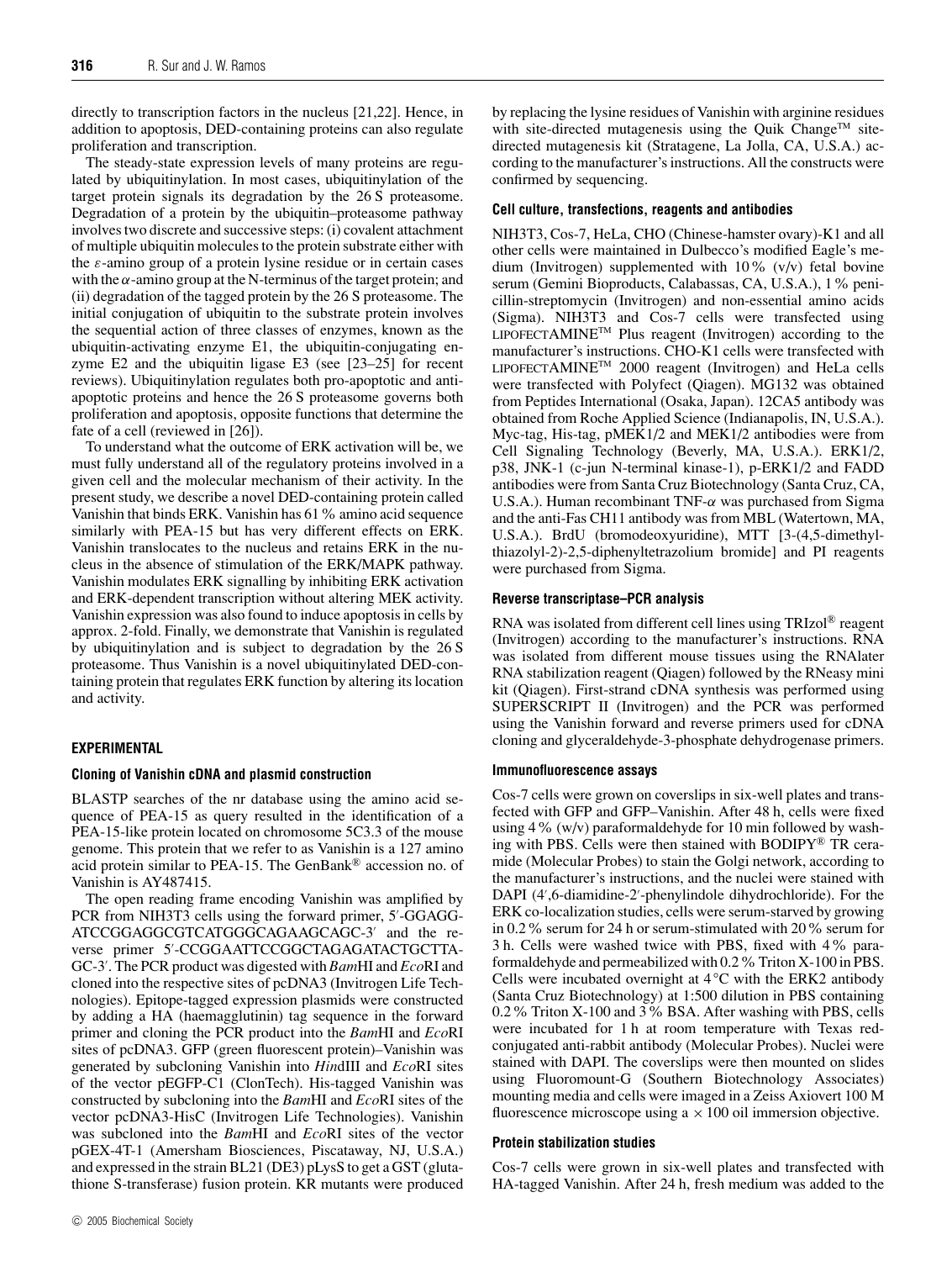cells followed by the addition of 1  $\mu$ M MG132 or equal volume of DMSO as required. After an additional 24 h, protein synthesis was blocked by adding  $10 \mu g/ml$  CHX (cycloheximide) and at the indicated time points cells were lysed with sample buffer and subjected to SDS/PAGE. Protein  $(20 \mu g)$  was loaded unless otherwise indicated.

#### **His-tagged protein precipitations**

Cos-7 cells in 10 cm dishes were transfected with  $His<sub>6</sub>$ -tagged Vanishin or  $His<sub>6</sub>$ -pcDNA3 as control along with the respective proteins using LIPOFECTAMINETM Plus reagent (Invitrogen). After 24 h, cultures were treated with  $1 \mu M$  MG132 for an additional 24 h. The cells were then lysed using  $800 \mu$ l Nonidet P40 lysis buffer followed by centrifugation at 18110 *g* for 10 min at 4 °C. Supernatant was passed over 50  $\mu$ l Ni<sup>2+</sup> Probond beads, which were pretreated by washing with distilled water and Nonidet P40 buffer. Lysates were incubated with the  $Ni<sup>2+</sup>$  beads for 60 min at 4 ◦C. The beads with the bound protein were washed several times with Nonidet P40 buffer and then resuspended in 50  $\mu$ l sample buffer. At times, 10 mM imidazole was included in the wash buffer to omit non-specific binding. Proteins were subjected to SDS/PAGE followed by Western blotting with respective antibodies.

#### **Immunoprecipitations and GST pull-down assay**

CHO cells were co-transfected with vectors encoding myc-tagged Vanishin and HA-tagged ERK2 or p38. Cells were washed with PBS buffer and lysed 36–40 h after transfection. The lysate was centrifuged at 13306 *g* for 10 min, and cleared lysates were separately immunoprecipitated by incubation with  $5 \mu l$  of antimyc antibody (Vanishin) or control mouse serum. Immune complexes were captured with Protein A–Sepharose beads  $(50 \mu l)$ overnight at 4 ℃. After immunoprecipitation, the beads were washed four times with lysis buffer, eluted with SDS sample buffer, resolved by SDS/PAGE and visualized by immunoblottting with anti-HA, anti-p38, anti-JNK-1 and anti-myc antibodies.

For GST pull-down assays, cells grown on 10 cm dishes were lysed with MLB buffer (25 mM Hepes, 150 mM NaCl, 1% Nonidet P40, 0.25% sodium deoxycholate, 10% glycerol, 10 mM MgCl<sub>2</sub>, 1 mM EDTA and protease inhibitor) and then incubated with equal amounts of purified GST or GST–Vanishin immobilized on agarose beads for 60 min at 4 ◦C. Since GST– Vanishin yield was really low due to the formation of inclusion bodies, empty beads were added to the GST control to account for equal bead volume. This was followed by washing the beads extensively three times with MLB buffer and resuspending them in sample buffer. The pulldowns were subjected to SDS/PAGE followed by Western blotting using the ERK1/2 antibodies.

#### **Transcription assays**

Transcription assays were performed using the Pathdetect *in vivo* signal transduction pathway Elk-1 trans-reporting systems kit according to the manufacturer's instructions (Stratagene, CA, U.S.A.). Briefly, CHO-K1 cells were co-transfected with 50 ng of pFA2-Elk-1, 500 ng of pFR-luciferase and 500 ng of Vanishin or vector-alone plasmids. pFA2-Elk-1 contains the DNA-binding domain of GAL4 fused to the transactivation domain of Elk-1. pFR-luc has the luciferase reporter gene under the control of a synthetic promoter containing five tandem repeats of the yeast GAL4 binding sites. Cells were grown, 24 h post-transfection, in 0.2% serum (serum-starved) overnight, and stimulated with 20% serum for 1 h as indicated.

## **Cell viability and proliferation assays**

Cell viability was determined by MTT assay. CHO-K1 cells transfected with myc-Vanishin or vector alone were seeded in 12-well plates at 1000, 10000 and 100000 cells per well. After the indicated times of 48 and 72 h, cells were washed once with PBS and treated with 500  $\mu$ l of 0.5 mg/ml of MTT in PBS at 37 °C for 4 h. The converted dye was then solubilized with 500  $\mu$ l of acidic propan-2-ol (0.04 M HCl in absolute propan-2-ol). Absorbance of the converted dye was measured at a wavelength of 570 nm in a microplate reader.

For the cell proliferation assay, 48 h post-transfection cells grown in 10 cm dishes were treated with  $10 \mu M$  BrdU for 1 h at 37 ◦C. Cells were then trypsinized, washed with PBS and fixed in 70% ethanol on ice for 30 min. After fixation, the chromatin was rendered accessible by a 30 min treatment with 2 M HCl/ 0.5% Triton X-100, followed by a neutralizing step with 0.1 M borate buffer (pH 8.5). Cells were counted to take equal number of cells and the incorporated BrdU was detected by incubating the cells for 30 min with anti-BrdU FITC antibody  $(2 \mu 1/4 \times$ 10<sup>6</sup> cells; eBiosciences, CA, U.S.A.). The cells were then stained with propidium iodide (Sigma) in the presence of RNase A (Sigma) for 30 min. Samples were analysed on a FACScan flow cytometer (Becton Dickinson, Franklin Lakes, NJ, U.S.A.) using the CELL Quest program. A doublet discrimination was performed during acquisition of results to exclude the doublet population of cells. Plotting the anti-BrdU FITC fluorescence versus the PI fluorescence showed us the % of cells in the different stages of the cell cycle. The subdiploid peak obtained from the DNA histogram was considered to be apoptotic cells.

#### **Apoptosis assays using flow cytometry**

For death receptor-induced apoptosis, HeLa and NIH3T3 cells were transfected with Vanishin and vector control plasmids. After 48 h, apoptosis was induced in HeLa and 3T3 cells by incubating them for 16 h with anti-FasR antibody (100 ng/ml) and TNF- $\alpha$ (100 ng/ml) respectively along with CHX (10  $\mu$ g/ml). HeLa and 3T3 cells were harvested in PBS and the cell pellet  $(1 \times 10^6)$  was gently resuspended in 1 ml of staining solution  $(50 \mu g/ml)$  propidium iodide, 0.2% saponin and 100  $\mu$ g/ml RNase A) and incubated at 37 ℃ for 30 min in the dark. Propidium iodide stained cells were analysed on a FACScan flow cytometer (Becton Dickinson) using the CELL Quest program. The subdiploid peak obtained from the DNA histogram was considered to be apoptotic cells.

#### **RESULTS**

#### **Identification and sequence analysis of Vanishin**

A BLASTP search of the mouse genome database using the amino acid sequence of PEA-15 as query revealed the existence of a similar protein, which we now call Vanishin. Vanishin is located on mouse chromosome 5 (map 5C3.3). In contrast, the PEA-15 gene is located on mouse chromosome 1. cDNA clones of Vanishin were obtained by amplifying cDNA from NIH3T3 cells. The open reading frame corresponds to a 127 amino acid protein including a DED spanning amino acids 30–103 (Figure 1A). Mouse Vanishin shares 61% amino acid sequence similarity to mouse PEA-15 with maximum similarity lying in the DED regions of the two proteins. Vanishin lacks the NES (nuclear export sequence) of PEA-15 (underlined in Figure 1B). However, the amino acid Asp<sup>74</sup> required for ERK binding in PEA-15, is conserved in Vanishin (marked by an asterisk in Figure 1B). Amino acid sequence alignment of mouse Vanishin with PEA-15 is represented in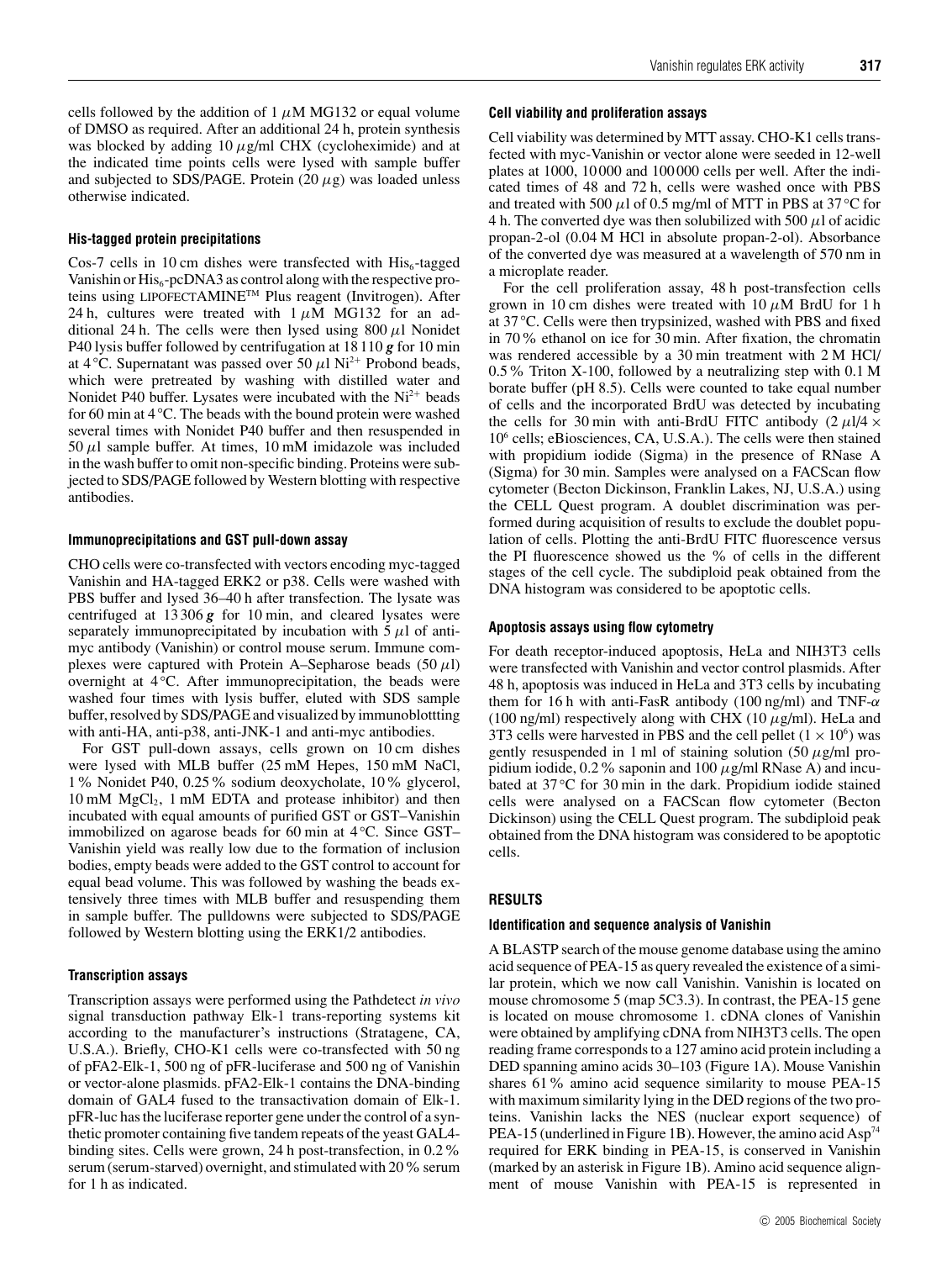

#### **Figure 1 Sequence analysis of Vanishin**

(**A**) Schematic representation of Vanishin. Boxed region indicates the DED. (**B**) Protein sequence alignment of mouse Vanishin with mouse PEA-15. Underlined sequence represents the NES of PEA-15. \*, the conserved amino acid required for ERK binding in PEA-15. (C) Alignment of the DED region of mouse Vanishin with other DED-containing proteins. Regions sharing two or more similar residues are shaded.

Figure 1(B). The DED of Vanishin is similar to that of other DED-containing proteins and the conserved residues are highlighted in Figure 1(C). The sequences outside the DED are not similar to any known conserved domains. We have not identified the human orthologue of Vanishin in the genome, however, using the mouse derived Vanishin primers we were able to amplify Vanishin from human cells (see below). This sequence was nearly identical (98%) at the nucleotide level to the mouse sequence. This is comparable with PEA-15, which is 94% identical with mouse and human coding sequences.

#### **Expression of Vanishin in mouse tissues and cell lines**

Northern blotting showed the existence of Vanishin as two transcripts of length approx. 2 and 3.2 kb in several mouse tissues (results not shown). However, the message was present in very low quantities. Therefore we performed reverse transcriptase–PCR assays using primers specific to Vanishin on different mouse tissues. In these experiments, Vanishin mRNA was expressed in various mouse tissues with the highest levels of expression in the mouse spleen and thymus (Figure 2A). All the cell lines tested, which included both mouse and human lines, were positive for Vanishin mRNA (Figure 2B).

#### **Vanishin is present in both the nucleus and the Golgi**

Evaluation of subcellular localization of GFP–Vanishin by fluorescence microscopy revealed that exogenously expressed Vanishin was in the nucleus and perinuclear area (Figure 3). To determine the nature of the perinuclear compartment, cells were treated with BODIPY® TR ceramide, a red fluorescent probe that specifically labelled the Golgi network. GFP–Vanishin showed co-localization with the Golgi marker (Figures 3C and 3D). Thus Vanishin localizes to the nucleus and the Golgi. GFP localization was also monitored as a control and GFP was found throughout the cell (Figures 3E–3H).

#### **Vanishin expression is regulated by the 26 S proteasome**

Ectopic expression of HA-tagged mouse Vanishin in both NIH3T3 cells (results not shown) and Cos-7 cells (Figure 4A) produced very little protein. One explanation for this would be that the protein is rapidly degraded in these cells. Many proteins are degraded by the ubiquitin–proteasome pathway. We therefore tested



**Figure 2 Expression of Vanishin in mouse tissues and cell lines**

First-strand cDNA from (**A**) various adult mouse tissues and (**B**) various cell lines was amplified by PCR using primers specific to mouse Vanishin. Primers to glyceraldehyde-3-phosphate dehydrogenase (GAPDH) were used as control. Note that bands of the appropriate size were detected in human, monkey and mouse derived cell lines.

whether a proteasome pathway regulates Vanishin expression by inhibiting the 26 S proteasome with increasing concentrations of MG132. We found that Vanishin was stabilized under these conditions suggesting that its expression is regulated by the 26 S proteasome (Figure 4A). MG132 (1–5  $\mu$ M) was sufficient to stabilize the protein completely. The higher molecular mass band observed in the MG132 treated lanes (represented by asterisk in Figure 4A) may correspond to a single ubiquitin-conjugated Vanishin that migrates approx. 23 kDa after conjugation to an approx. 7.8 kDa endogenous ubiquitin moiety. These bands and others of very high molecular mass corresponding to polyubiquitinylated protein (results not shown) became more evident in the presence of MG132, indicating that when proteasome function is abrogated, ubiquitinylated species of Vanishin accumulate.  $\alpha$ -Tubulin was used as a control and was not affected by MG132 (Figure 4A).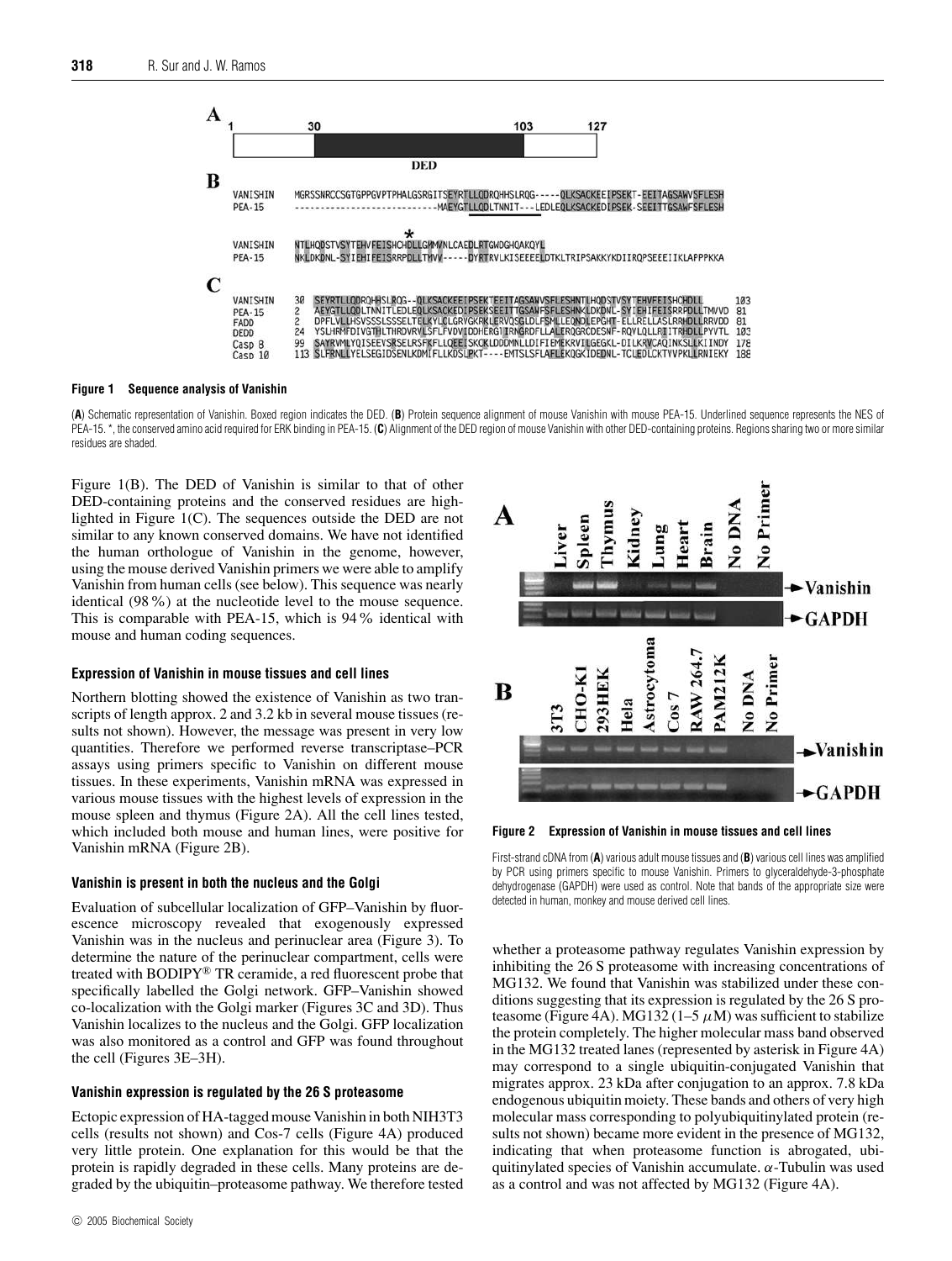

**Figure 3 Vanishin is in the nucleus and the Golgi**

Cos-7 cells were transfected with pEGFP-C1–Vanishin (**A**–**D**) or GFP alone as control (**E**–**H**) and subjected to immunofluorescence after 48 h. (**A**, **E**) Localization of the indicated proteins in the cell. (**B**, **F**) Nuclear staining with DAPI. (**C**, **G**) Golgi staining with BODIPY® TR ceramide. (**D**–**H**) Co-localization of GFP and GFP–Vanishin in the nucleus and the Golgi.

To determine how rapidly Vanishin is degraded by the proteasome, we examined the half-life of Vanishin in both Cos-7 (Figure 4B) and NIH3T3 cells (results not shown). Protein expression was inhibited by the addition of CHX and Vanishin protein levels were then followed by Western blotting. In both cell lines, Vanishin half-life in the absence of MG132 was approx. 8 h. As expected, addition of MG132 prevented Vanishin degradation in the presence of CHX indicating that it is degraded by the proteasome (Figure 4B).

Efficient recognition of proteins that are targeted for degradation by the 26 S proteasome requires many ubiquitin molecules to be ligated to the substrate in the form of a polyubiquitin chain. Target proteins are commonly ubiquitin-conjugated at internal lysine residues. Vanishin has four lysine residues at amino acid positions 50, 54, 61 and 124. To identify the sites responsible for the ubiquitinylation and subsequent degradation of Vanishin the lysine residues were mutated to arginine by site-directed mutagenesis. The mutant KR1 has lysine residues 50, 54 and 61 mutated; KR2 has the residue 124 mutated and KR0 has all four lysine residues mutated. Maximum stabilization of Vanishin was by KR0 (Figure 5A). Moreover, the higher molecular mass band, which corresponds in size to the monoubiquitin-conjugated Vanishin band, is also absent in this mutant. These results indicate that the lysine residues are involved in the ubiquitinylation of Vanishin. The monoubiquitinylated Vanishin band may result from the addition of a single ubiquitin moiety at an internal lysine residue.

## A



**Figure 4 Vanishin is regulated by the 26 S proteasome**

(**A**) Cos-7 cells were transfected with HA-tagged Vanishin and PEA-15 and treated with different concentrations of MG132 as indicated. The samples were subjected to Western blot and probed with the HA antibody. Antibody to  $\alpha$ -Tubulin was used to verify equal protein loading. The higher molecular mass Vanishin band is indicated by an asterisk. (**B**) To determine the half-life of Vanishin, Cos-7 cells were transfected with HA–Vanishin. After 48 h, cells were treated with 10  $\mu$ g/ml CHX. The expression level of Vanishin was studied for 16 h by Western blotting with anti-HA antibody in the presence and absence of 1  $\mu$ M MG132. Protein (40  $\mu$ g) was loaded for each sample. Lower panel represents a spot densitometry of the band intensities plotted against the incubation time of CHX in hours.

In proteins like MyoD, LMP1, E7 and p21, lysine-independent ubiquitinylation occurs [27–30]. In each case, ubiquitinylation of the N-terminus occurs and attachment of a  $Myc<sub>6</sub>$ -tag to the N-terminus stabilizes the proteins. We therefore examined whether N-terminal tagging of Vanishin had any effect on its stability. In addition, we compared the myc-tag with HA and FLAG-tagged versions of Vanishin. The myc-tagged protein was substantially more stable in the absence of MG132 than the other two tags (Figure 5B). Moreover, the addition of MG132 stabilized the protein further. This indicates that the myc-tag can confer stability to Vanishin independent of the ubiquitinylated lysine residues. It also suggests that the myc-tag is doing more than simply blocking ubiquitinylation of the N-terminus as neither the HA nor the FLAG tags had comparable effects. Myc-tagging of the lysine-less KR0 mutant did not stabilize Vanishin further (Figure 5B).

## **Vanishin is ubiquitinylated in vivo**

To determine if Vanishin is directly ubiquitinylated in cells and whether Vanishin lacking the lysine residues could still be ubiquitinylated at other sites, we followed conjugation of an HAtagged ubiquitin to Vanishin *in vivo*. We co-transfected Cos-7 cells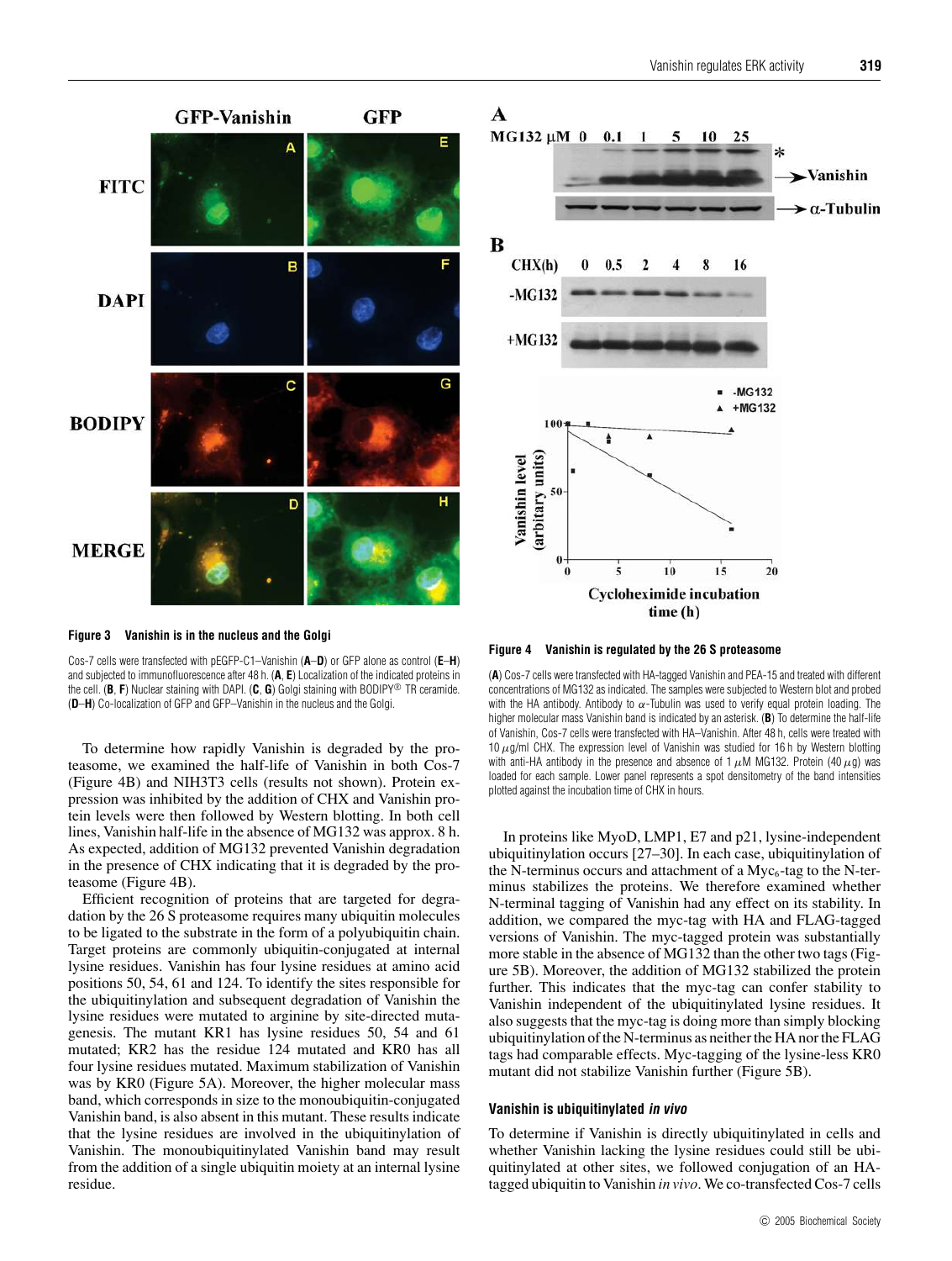

#### **Figure 5 Ubiquitinylation of Vanishin**

(**A**) Expression of wild-type mouse Vanishin and the lysine mutants KR1, KR2 and KR0 in the presence and absence of 1  $\mu$ M MG132.  $^*$ , the higher molecular mass ubiquitinylated Vanishin band. (**B**) Stability levels of the Myc, FLAG, HA-tagged and myc-KR0 Vanishin are shown in the presence and absence of 1  $\mu$ M MG132. The higher molecular mass ubiquitinylated bands are presented. (**C**) In vivo ubiquitinylation of Vanishin. Cos-7 cells were cultured in 10 cm dishes and co-transfected with His<sub>6</sub>-tagged Vanishin or the vector control or KR0, along with HA-tagged Ubiquitin. Cells were treated with 1  $\mu$ M MG132 for 24 h. After 48 h, the His-tagged proteins were precipitated using Probond Ni<sup>2</sup><sup>+</sup> columns, washed extensively, and analysed by SDS/PAGE and Western blotting with the HA antibody to detect ubiquitinylated Vanishin. Ppt., precipitate.

with HA-tagged ubiquitin along with His-tagged Vanishin, the lysine-less mutant KR0 or the vector alone. The cells were treated with MG132 and the overexpressed His-tagged proteins were isolated by precipitation on a  $Ni<sup>2+</sup>$  column. The purified proteins showed multiple higher molecular mass forms corresponding to ubiquitinylated Vanishin, which were absent in the vector control (Figure 5C). The lysine-less KR0 mutant was also ubiquitinylated. However, the monoubiquitin-conjugated Vanishin band is absent in this mutant in agreement with the Western-blot result shown in Figure 5(A). Thus Vanishin is ubiquitinylated *in vivo* at both lysine and non-lysine residues.

## **Vanishin does not bind PEA-15, FADD or caspase 8**

Since Vanishin has a DED domain we investigated the possibility of the interaction of Vanishin with other DED-containing proteins.



**Figure 6 Interaction of Vanishin with other DED-containing proteins and effect on apoptosis**

(A) Cos-7 cells were transiently transfected with His<sub>6</sub>-tagged Vanishin or the vector control along with HA-tagged mouse PEA-15, HA-tagged FADD and HA-tagged caspase 8. Cells were treated with 1  $\mu$ M MG132. The His-tagged proteins were precipitated using Probond Ni<sup>2+</sup> columns, washed extensively, and analysed by SDS/PAGE and Western blotting with specific antibodies to see the interaction with Vanishin. The blot was probed with the His antibody to see His–Vanishin bound to the beads. Ppt., precipitate. (**B**) NIH3T3 cells were transfected with pcDNA3 and myc-tagged Vanishin (Van) and incubated for 16 h with TNF-α. (**C**) Effect of Vanishin on Fas-mediated apoptosis. HeLa cells were transfected with the respective plasmids and apoptosis was induced by Fas for 16 h. Apoptotic cells were obtained by FACS analysis. Apoptosis is represented as fold increase in apoptosis over control pcDNA3 transfected cells which was set as 1. Representative results from one of three independent experiments.

To this end, Cos-7 cells were co-transfected with His-tagged Vanishin and other DED-containing proteins such as HA-tagged PEA-15, FADD and HA-tagged caspase 8. In these experiments, Vanishin did not bind PEA-15, FADD or caspase 8 (Figure 6A).

Since DED-containing proteins are involved in death-receptormediated apoptosis, we next assessed whether Vanishin played any role in apoptosis. To this end, we tested whether Vanishin could either block or enhance apoptosis activated by Fas,  $TNF-\alpha$ or TRAIL. Interestingly, we found that Vanishin expression in the absence of TNF- $\alpha$  or Fas induced apoptosis by approx. 2-fold in both 3T3 and HeLa cells (Figures 6B and 6C). However, Vanishin did not augment or inhibit TNF- $\alpha$ -induced apoptosis in 3T3 cells (Figure 6B) or Fas-induced apoptosis in HeLa cells (Figure 6C). Finally, Vanishin did not affect TRAIL-induced apoptosis of 3T3 cells (results not shown). Hence Vanishin does not enhance or block death receptor-mediated apoptosis although its expression alone increases apoptosis.

## **Vanishin binds ERK/MAPK**

Since the DED-containing protein PEA-15 binds ERK1/2 and regulates ERK/MAPK signalling [7], we investigated whether Vanishin, which shares significant sequence similarity with PEA-15, interacted with ERK. Ectopically expressed His-tagged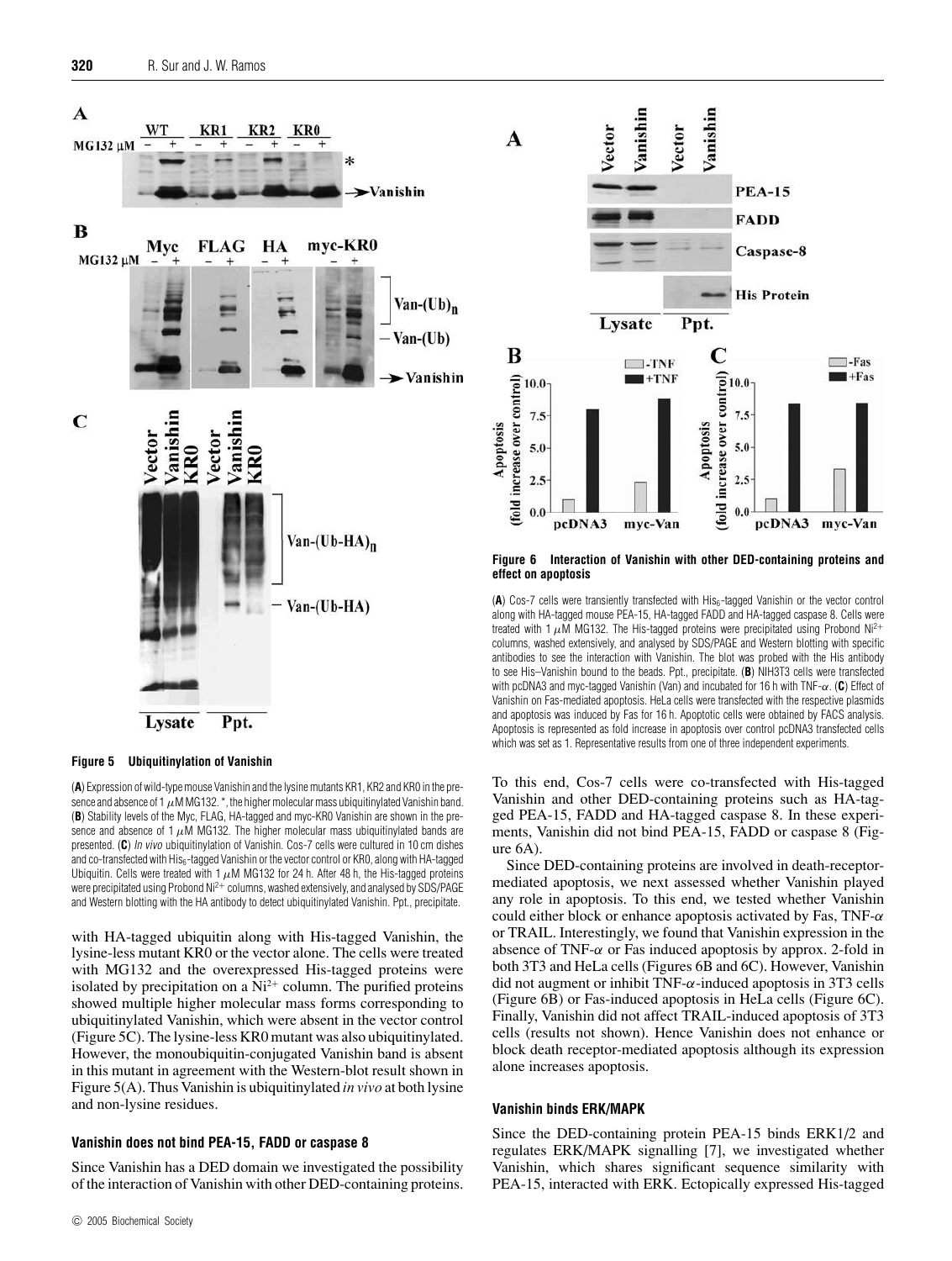

**Figure 7 Interaction of Vanishin with ERK1/2**

(A) Cos-7 cells were transiently transfected with His<sub>6</sub>-tagged Vanishin or PEA-15 or the vector control. Cells were treated with 1  $\mu$ M MG132 for 24 h. His-tagged proteins were precipitated using Probond Ni<sup>2+</sup> columns, washed extensively, and analysed by SDS/PAGE. Western blotting was performed with the ERK1 and ERK2 antibodies and with the anti-His tag antibody to see the precipitated protein. (**B**) CHO cells were co-transfected with vectors encoding myc-tagged Vanishin and HA-tagged ERK or p38. The lysates were separately immunoprecipitated by incubation with anti-myc antibody or serum as control as described in the Experimental section. Note the presence of ERK2 but not p38 and JNK in the lysates immunoprecipitated with anti myc-antibody but not with the control serum. Blots were reprobed with the myc antibody to see the amount of Vanishin (Van) immunoprecipitated. (**C**) Cells lysates were incubated with equal amounts of purified GST or GST–Vanishin or GST–PEA-15. The pull downs were subjected to SDS/PAGE followed by Western blotting using the ERK1/2 antibodies. The amount of fusion protein in the pull downs is shown below by Coomassie staining.

Vanishin bound both ERK1 and ERK2 in Cos-7 cells (Figure 7A). Furthermore, ERK2 and Vanishin were also co-immunoprecipitated (Figure 7B). In comparison, Vanishin did not bind the MAPKs p38 or JNK-1 (Figure 7B). Vanishin also bound ERK1 and ERK2 in a GST pull-down assay, with a stronger interaction for ERK2 (Figure 7C).

Since Vanishin binds ERK, we determined whether the two proteins co-localize in the cell. We found that whereas GFP–Vanishin co-localized with a subset of ERK in the nucleus and the perinuclear region, control GFP expressing cells did not show a similar pattern (Figure 8A). Importantly, we also found that Vanishin altered localization of ERKs in serum-starved cells. ERK was largely localized to the nucleus in the presence of Vanishin in contrast with GFP (Figures 8A and 8B).



**Figure 8 Vanishin co-localizes with ERK**

(**A**) CHO-K1 cells were transfected with pEGFP-C1–Vanishin (GFP-Van) or GFP alone as control. Cells were cultured in 0.2% serum for 24 h (-serum) and subsequently stimulated with 20% serum for 3 h (+ serum) and then stained for ERK2. The nucleus was stained with DAPI. (**B**) Cells in which the nucleus was less (open bars) or more (filled bars) stained for ERK than the cytoplasm were counted. Means  $\pm$  S.E.M. for three independent experiments are shown ( $n \ge 600$ ). Note that Vanishin expressing cells manifest nuclear staining for ERK even in 0.2% serum.

#### **Vanishin down-regulates ERK signalling**

We previously reported that the DED-containing protein, PEA-15, activates ERK MAPK and modifies ERK signalling by excluding ERK from the nucleus [7,31]. Since Vanishin interacted and colocalized with ERK we looked at the effect of Vanishin on ERK activation. We found that, in contrast with PEA-15, Vanishin did not activate ERK; however, it blocked ERK activity in the presence of serum by 40% (Figure 9A). To determine whether Vanishin was directly altering activation of ERKs or was doing it indirectly through MEK1/2, which activates ERK, we looked at MEK phosphorylation. We found that Vanishin did not affect the activation of MEK1/2 in these cells (Figure 9A).

To determine whether Vanishin affected ERK nuclear signalling *in vivo*, we looked at Elk-1-dependent transcription. Serum induced Elk-1-dependent transcription through the activation of ERK in control pcDNA3 transfected cells. However, Vanishin expression inhibited Elk-1-dependent transcription *in vivo* by 50% (Figure 9B).

Since ERK plays an important role in regulating cell survival and proliferation, we next asked whether Vanishin altered these outcomes. We performed an MTT assay on CHO-K1 cells after transfecting them with myc-tagged Vanishin for 48 or 72 h. Vanishin expression reduced live cell numbers both at 48 and 72 h post-transfection by approx. 35% (Figure 10A). To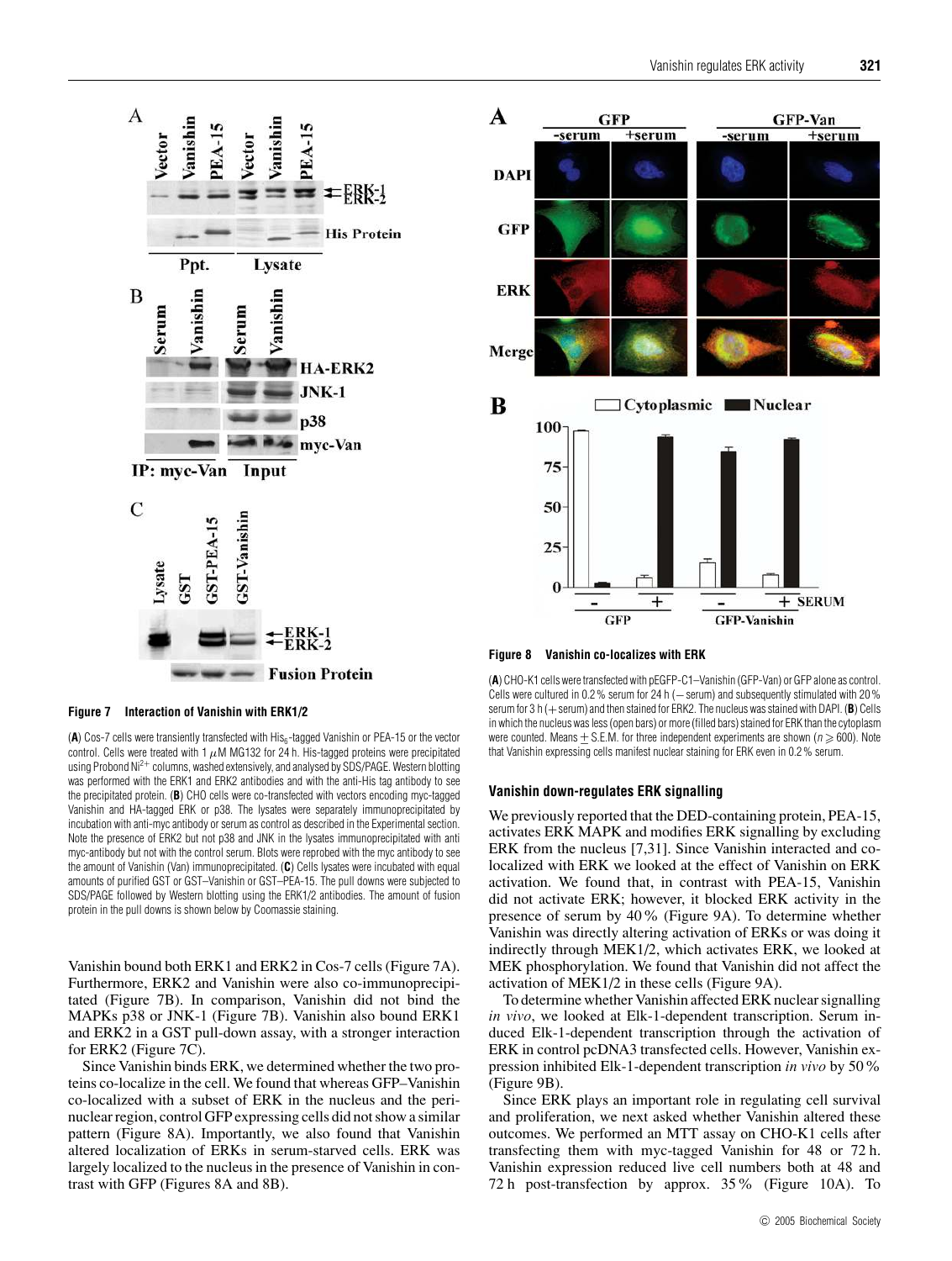

**Figure 9 Vanishin down-regulates ERK signalling**

(**A**) CHO-K1 cells grown in six-well dishes were transfected with pcDNA3 or myc-tagged Vanishin vectors. After 24 h, cells were serum-starved by leaving them overnight in 0.2% serum-containing medium. The respective wells were then serum-stimulated by adding 20% serum for 30 min. Cells were lysed in M2 buffer [0.5% Nonidet P40, 20 mM Tris, pH 7.6, 250 mM NaCl, 5 mM EDTA, 3 mM ethylene glycol-bis( $\beta$ -aminoethyl ester)-N,N,N',N'-tetraacetic acid, 20 mM sodium phosphate, 20 mM sodium pyrophosphate,  $3 \text{ mM } \beta$ -glycerophosphate, 1 mM sodium orthovanadate, 10 mM NaF and  $1\times$  protease inhibitor cocktail] and spun down at 12 000 rev./min for 10 min. Samples were analysed by SDS/PAGE followed by blotting with the p-ERK1/2, ERK1/2, p-MEK1/2, MEK1/2 and myc antibodies. Lower panel represents a spot densitometry of the pERK1/2 bands. Note the 40% decrease in ERK activation with Vanishin. (**B**) CHO-K1 cells grown in six-well dishes were transfected with pcDNA3 or myc-tagged Vanishin vectors. Transcription assays were performed as described in the Experimental section. Elk-1-dependent transcriptional inhibition isrepresented as percentage of control pcDNA3 transfected cells which was set at 100%. Vanishin expression inhibited Elk-1-dependent transcription by 50%. The lower panel shows exogenous Vanishin protein expression.

determine whether the decrease in cell number was specifically due to a decrease in cell proliferation or an increase in apoptosis, we examined BrdU incorporation followed by PI staining of the DNA. Flow cytometric analysis of PI-stained cells showed that Vanishin expression brought about a 100% or 2-fold induction of apoptosis (Figure 10B), which is also apparent from the dot plot showing the subdiploid apoptotic cells (Figure 10C). The BrdU incorporation assay shows that there is no significant difference in the proportion of cells cycling through the different stages of the cell cycle suggesting that Vanishin expression did not have any significant effect on cell proliferation (Figure 10C).

#### **DISCUSSION**

We have identified and characterized a new DED-containing protein, Vanishin, that binds to ERK and regulates its activity. Vanishin is similar to PEA-15 but is functionally distinct. Whereas PEA-15 is exclusively localized to the cytosol, Vanishin was predominantly in the nucleus and the Golgi. Vanishin modulates ERK signalling by inhibiting ERK activation and ERK-dependent nuclear transcription without affecting MEK activity. Importantly, Vanishin is the first DED protein reported to be regulated by the 26 S proteasome. The DED of Vanishin is also unusual in that it is in the middle of the protein rather than at the N-terminus. Finally, ectopic expression of Vanishin inhibits cell viability by promoting apoptosis. Thus Vanishin is a novel ERK binding partner that is regulated by ubiquitinylation.

We show that Vanishin expression levels are regulated by proteasome degradation. Vanishin is ubiquitinylated *in vivo*. Proteins that are targeted for degradation by the 26 S proteasome are commonly ubiquitin-conjugated at internal lysine residues. Mutating the four internal lysine residues of Vanishin to arginine failed to stabilize the protein completely. Moreover, the lysine-less mutant KR0 continued to undergo ubiquitinylation *in vivo*. Hence other non-lysine residues may also play a role in Vanishin ubiquitinylation and subsequent degradation. In other proteins, including MyoD, LMP1, E7 and p21, lysine-independent ubiquitinylation is reported to occur [27–30]. In each case, ubiquitinylation of the N-terminus occurs and attachment of a  $Myc<sub>6</sub>$ -tag to the N-terminus stabilizes the protein. It has been suggested that the  $Myc<sub>6</sub>$ tag blocks the recognition site for ubiquitin ligases or ubiquitin or both. N-terminal tagging of Vanishin with the myc-tag similarly stabilized the protein independent of the lysine mutations. Hence Vanishin may also be ubiquitinylated at the N-terminus in a manner similar to that reported for p21. However, when we placed either the HA- or FLAG-tag at the N-terminus of Vanishin, no stability was conferred. Hence there is something distinct about the myc-tag sequence that is involved in stabilizing Vanishin and perhaps the other proteins as well. It is not simply a matter of blocking the N-terminus.

Vanishin is a DED-containing protein. Homotypic interactions occur between the DEDs of proteins like FADD with that of procaspase 8 or pro-caspase 10 leading to the formation of the DISC. This subsequently triggers apoptosis [12,13]. Hence we looked at the interaction of Vanishin with other DED-containing proteins. Vanishin did not interact with FADD, caspase 8 or a similar protein PEA-15. Vanishin did not affect Fas, TNF-α or TRAILinduced apoptosis. This is in contrast with PEA-15, which inhibits apoptosis induced by either Fas or TNF- $\alpha$  in astrocytes and some tumour cells [17–19]. Phosphorylated PEA-15 also inhibits apoptosis mediated by TRAIL in glioma cells [19]. The DEDs of both PEA-15 and Vanishin are very similar differing primarily in the initial 20 amino acids. It will be of interest to determine if the residues that are not conserved are crucial in the anti-apoptotic function of PEA-15.

Vanishin did not augment or inhibit death receptor activated apoptosis; however, we found that ectopic expression of Vanishin in cells induced apoptosis by 2-fold. ERK/MAPK can regulate apoptosis by causing the phosphorylation of the pro-apoptotic protein Bad by Rsk2 [32]. Phosphorylated Bad is retained in an inactive complex with 14-3-3 in the cytoplasm [33]. Vanishinbound ERK, blocked ERK activation by MEK and retained the ERK in the nucleus. Cells overexpressing Vanishin would have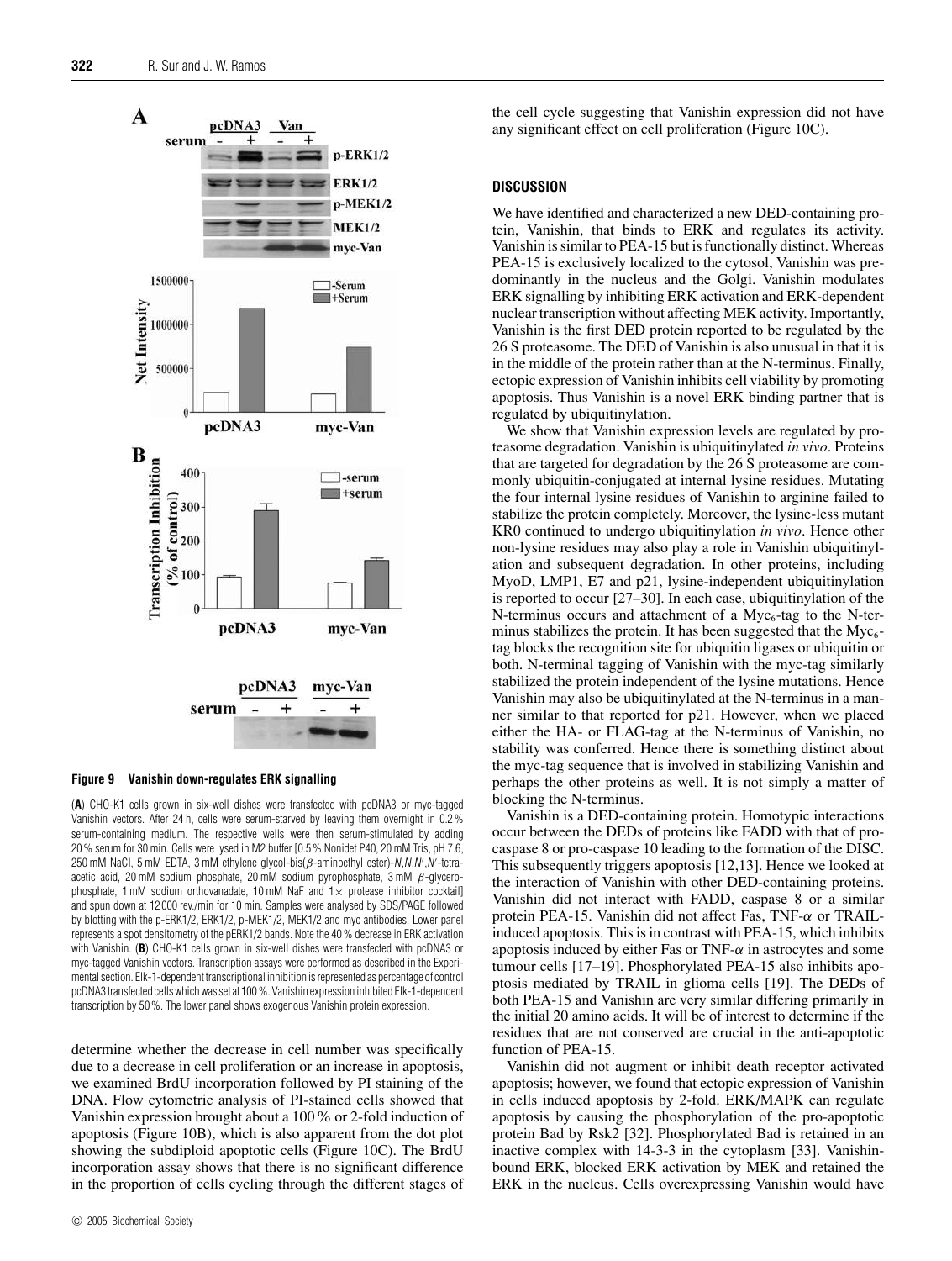

**Figure 10 Vanishin decreases cell viability by inducing apoptosis in cells**

(**A**) Cell viability was determined by MTT assay. CHO-K1 cells transfected with myc–Vanishin or vector alone were seeded in twelve-well plates at 100 000 cells per well. After the indicated times of 48 and 72 h, cells were treated with 0.5 mg/ml of MTT at 37◦C for 4 h. The converted dye was then solubilized with acidic propan-2-ol and the absorbance measured at a wavelength of 570 nm. Cell viability is represented as percentage of control pcDNA3 transfected cells which was set at 100%. (B, C) For the cell proliferation and apoptotic assays, CHO cells transfected with pcDNA3 and myc-tagged Vanishin were treated with 10 µM BrdU for 1 h at 37 °C. Cells were then stained with the anti-BrdU FITC antibody and propidium iodide for 30 min as described in the Experimental section. Samples were analysed on a FACScan flow cytometer. (B) Percentage of apoptotic cells was obtained from the subdiploid peak of the DNA histogram. (C) Percentages of cells in different stages of the cell cycle are indicated by plotting the BrdU fluorescence versus the PI fluorescence.

less-active ERK in the cytoplasm, where Bad is found. Bad that is not phosphorylated translocates to the mitochondria, where it promotes the release of cytochrome *c* and apoptosis. Hence Vanishin may promote apoptosis by blocking ERK-mediated phosphorylation of Bad.

Vanishin promotes nuclear accumulation of ERK even in unstimulated serum-starved cells. In contrast, PEA-15 contains an NES and localizes ERK to the cytoplasm by promoting ERK export out of the nucleus [7]. MEK is also reported to contain an NES and to export inactive ERK from the nucleus [34]. Vanishin differs from PEA-15 in the DED exactly at the NES. Vanishin does not appear to have an NES elsewhere in its sequence. Hence Vanishin would not be expected to promote nuclear export of ERK. Several sequences in PEA-15 that are required for ERK binding (e.g.  $Asp^{74}$ ) are conserved in Vanishin. Therefore these residues might also be important in Vanishin binding to ERK. If similar sequences are necessary for binding ERK then it is probable that both Vanishin and PEA-15 bind to the same site on ERK. It is thus possible that Vanishin might compete for ERK binding with PEA-15, and perhaps MEK, and in this way promote accumulation of ERK in the nucleus. Competition with MEK might also explain how Vanishin blocks MEK phosphorylation and subsequent activation of ERK. This must be further investigated.

Vanishin promotes accumulation of inactive ERK in the nucleus and Golgi. Vanishin inhibits ERK activity and is itself regulated by ubiquitinylation and proteasomal degradation. Therefore controlled expression of Vanishin could provide the cell with a mechanism to inhibit ERK activity at specific sites in the cell at specific times. As an example, ERK activity in the Golgi at mitosis is associated with Golgi breakdown [35]. Blockage of ERK activity in the Golgi by Vanishin might therefore provide the cell with a mechanism whereby it could control the breakdown of the Golgi in co-ordination with other events in the cell cycle. On the basis of our results, we conclude that Vanishin is the first DED protein reported to be regulated by ubiquitinylation and one of the first ubiquitinylated proteins known to regulate a MAPK. This study therefore provides a new model for the regulation of MAPK pathways.

We thank Dr J. Mukhopadhyay, Dr M. L. Matter, Dr H. Vaidyanathan and H. Tirumalai for a critical review of the manuscript. This study was supported by the National Institutes of Health (CA93849-01).

## **REFERENCES**

- 1 Tanoue, T. and Nishida, E. (2003) Molecular recognitions in the MAP kinase cascades. Cell Signal. **15**, 455–462
- 2 Pearson, G., Robinson, F., Beers, G. T., Xu, B. E., Karandikar, M., Berman, K. and Cobb, M. H. (2001) Mitogen-activated protein (MAP) kinase pathways: regulation and physiological functions. Endocr. Rev. **22**, 153–183
- 3 Robinson, M. J. and Cobb, M. H. (1997) Mitogen-activated protein kinase pathways. Curr. Opin. Cell Biol. **9**, 180–186
- 4 Peyssonnaux, C. and Eychene, A. (2001) The Raf/MEK/ERK pathway: new concepts of activation. Biol. Cell **93**, 53–62
- 5 Nguyen, A., Burack, W. R., Stock, J. L., Kortum, R., Chaika, O. V., Afkarian, M., Muller, W. J., Murphy, K. M., Morrison, D. K., Lewis, R. E. et al. (2002) Kinase suppressor of Ras (KSR) is a scaffold which facilitates mitogen-activated protein kinase activation in vivo. Mol. Cell. Biol. **22**, 3035–3045
- 6 Schaeffer, H. J., Catling, A. D., Eblen, S. T., Collier, L. S., Krauss, A. and Weber, M. J. (1998) MP1: a MEK binding partner that enhances enzymatic activation of the MAP kinase cascade. Science **281**, 1668–1671
- 7 Formstecher, E., Ramos, J. W., Fauquet, M., Calderwood, D. A., Hsieh, J. C., Canton, B., Nguyen, X. T., Barnier, J. V., Camonis, J., Ginsberg, M. H. et al. (2001) PEA-15 mediates cytoplasmic sequestration of ERK MAP kinase. Dev. Cell **1**, 239–250